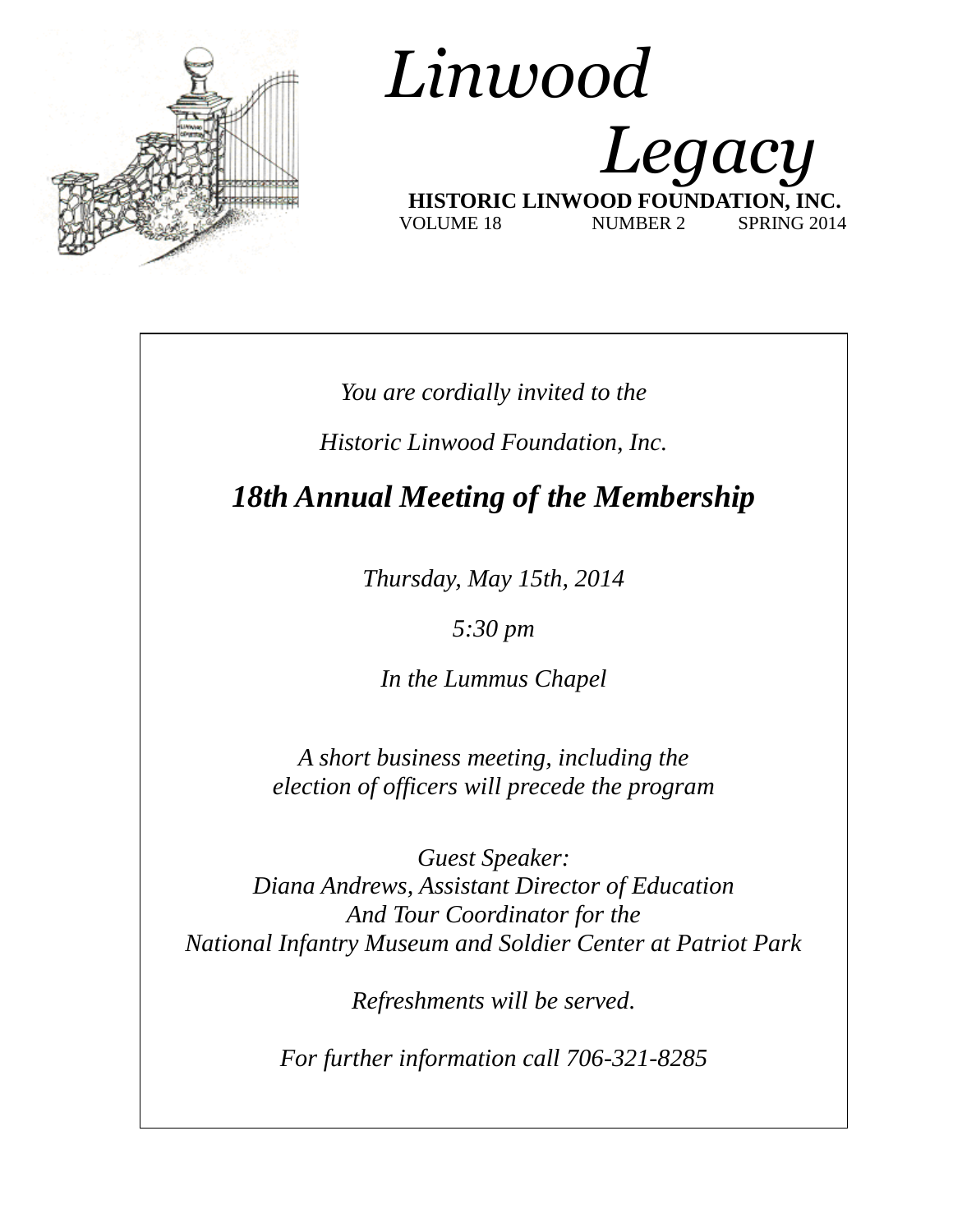**President** John Page

**Vice-President** Scott L. Boyce

> **Secretary** Vacant

**Treasurer** Donald Sando

**Immediate Past President** Pat N. Walters

> **Advisors** John S. Holt, Jr. Frazer Loomis Kathryn S. Vaught John W. Walden, Jr.

\_\_\_\_\_\_\_\_\_\_\_\_\_\_\_\_\_\_\_\_\_\_\_\_\_

**Historian** Mary Jane Galer \_\_\_\_\_\_\_\_\_\_\_\_\_

**Historic Linwood Foundation** BOARD OF DIRECTORS Michael Adams Eliza Brewer Ruth Calhoun Mimi Childs Alec Collier Stephen Howard Dixie Olson Celia Page Sally Plott Julia Lumpkin Sando Carter Schondelmayer Jim Spencer Katherine J. Waddell Mulford Waldrop

**Executive Dir. & Newsletter Editor** Jane Brady

\_\_\_\_\_\_\_\_\_\_\_\_\_\_\_\_\_\_\_

**Asst. Executive Director** Callie McGinnis

**City Cemetery Division Mgr.** Deborah Abraham

**Restoration Brick Mason** Jeremy Smith Elite Masonry

**Monument Conservator** David Via Stone Faces and Sacred Spaces Dear Linwood Members and Friends,

Where has the time gone? It just seems like yesterday we were welcoming 2013, and now here we are in 2014. When I was younger, I never could understand what the older generation meant when they said, "time goes by faster the older you get". Well, now that I'm approaching the "senior citizen discount" group, time really does seem to be going by faster.

Looking back over 2013, we had a very busy year. We started with the Home School Tours sponsored by the Columbus Convention and Visitors Bureau. We had one week of tours for students ranging from elementary school to high school seniors. We had a very favorable response from the participants, and we will be participating with the CVB again this year for the tours.

At Easter, we sold Easter Lilies, and we had a great response. We are planning on selling them again this year, so watch your mail in the not too distant future for more details.

The Easter Sunrise service was well attended, and this year we will be having it again. The service will be held in the chapel at  $7:30$ am on Easter morning, Sunday April 20<sup>th</sup>.

Our 3rd Saturday Tours were a success, and we are planning to continue them this year starting May  $17<sup>th</sup>$ . If you would like to volunteer to be a tour guide, please let me know.

We had more visitors to the cemetery last year than we have had in a very long time. The photo contest brought photographers in at all times of the day, and sometimes at night. High school and college students were constant visitors, doing research for various classes. We partnered with several professors from CSU so their students could do research on various topics. The students never realized there were so many *different* topics on which they could gather data just by looking at headstones!

"Morbid Curiosities" was the theme of the ramble last year. If you missed it, you missed a great time. This year the Ramble will be on Thursday, October 23rd, so go ahead and mark your calendars. The theme this year will revolve around the photo contest and the book that will be published from the pictures entered into the contest. The exact theme hasn't been decided as of yet, but I know it will be an interesting one. Make your plans now to attend!

In November, Delta Company 1-81 Armor Regiment Staff from Ft. Benning had a tour of the cemetery. This was a direct result of the  $3<sup>rd</sup>$  Saturday Tours. A wife of one of the officers took the Saturday tour and suggested to her husband the cadre should come to Linwood and see where Gen. Benning was buried. It was amazing that none of these Cavalry officers knew that Gen. Benning was buried so close to the fort which bears his name.

The year ended on a sad note with the death of Warren Foley. Warren was the driving force in getting the Historic Linwood Foundation started. His vision for the cemetery came into being after much hard work and dedication. Warren will be missed greatly!

> Until next time, *Jane Brady*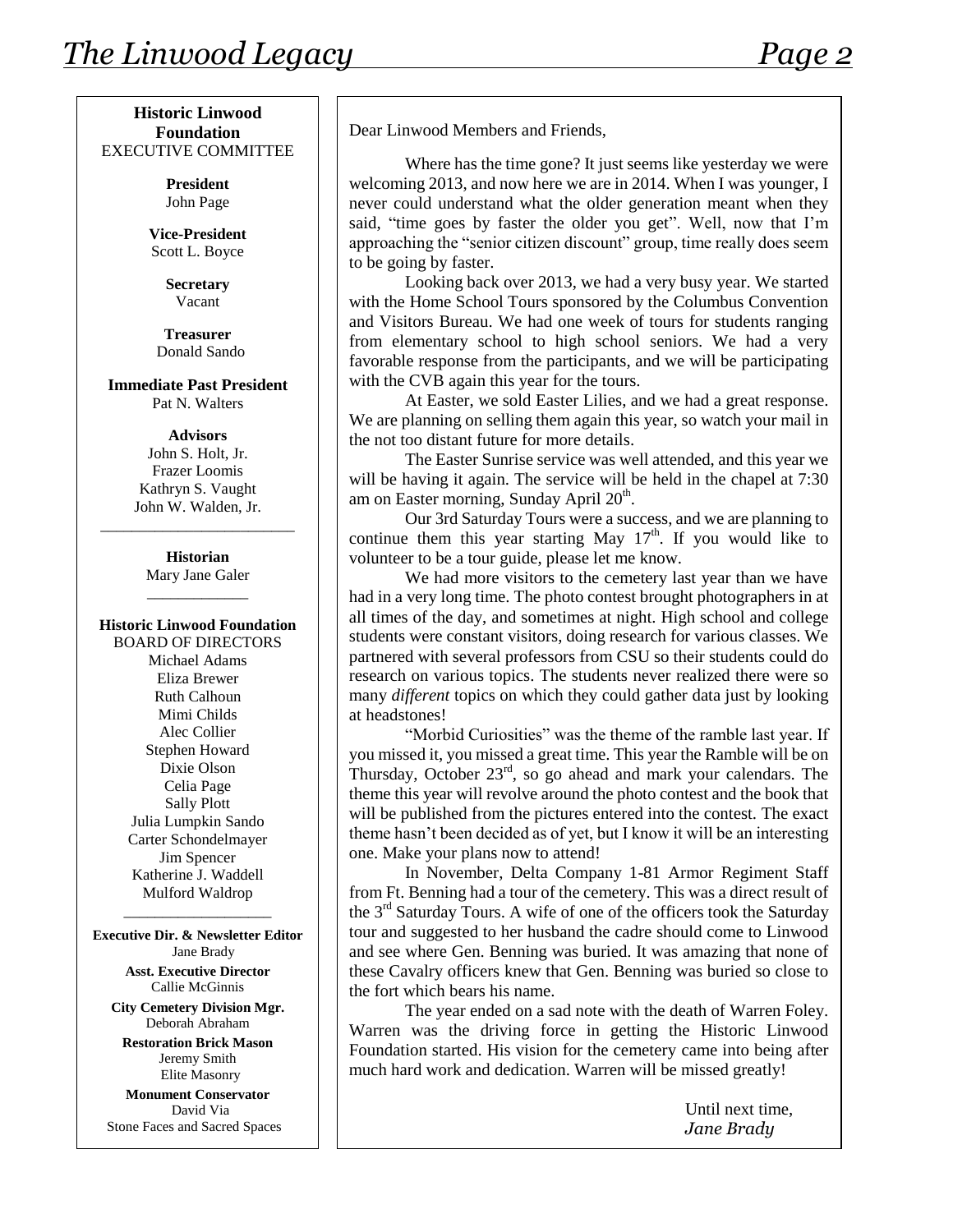## *Member Renewals for December 14, 2013 to April 17, 2014*

**Mr. and Mrs. W. Mizell Alexander Mr. and Mrs. Arch V. Arnold III Mr. and Mrs. Walker R. Bickerstaff Mr. and Mrs. Frank J. Bickerstaff III Mr. and Mrs. Richard Y. Bradley Mr. and Mrs. R. William Brooks Mrs. Suzanne Foley Brown Mr. and Mrs. Samuel L. Buracker III Mr. Michael Bush Mr. Rick Caldwell Mr. John R. Cargill III Ms Jan McGlaun Caves Mr. and Mrs. W. Garner Cheney Ms Louisa Banks Childs Mrs. Jane Ford Cofer Mr. and Mrs. Tom Cook, Jr. Mrs. Elizabeth T. Corn Mr. William J. Cunningham, Jr. Mrs. Sarah Patterson Fair Mr. and Mrs. James L. Fay Mrs. Ethel W. Foley Mr. and Mrs. Claude C. Fox Mrs. Susan S.Gristina Mr. and Mrs. H. D. Groover Mr. and Mrs. B. H. Hardaway III Mr. and Mrs. Madden Hatcher III Mr. and Mrs. Comer Hobbs Dr. and Mrs. W. Lloyd Hudson, Jr. Mr. and Mrs. Tom Huston, Jr. Ms Peggy P. Jenkins Mr. Kenneth S. Jones Mr. and Mrs. Hugh G. Kennedy Mr. and Mrs. John D. Kennedy Mrs. R. B. Kimbrough Mr. and Mrs. Buford King Mr. and Mrs. Elliott Kirven Judge and Mrs. John T. Laney III Mrs. Judith J. Linenfelser**

**Mr. and Mrs. Anthony Link Mr. and Mrs. C. M. Loomis, Jr. Ms Sarah Lummus Mr. and Mrs. F. Edward Lummus Mr. and Mrs. Frank H. Maier, Jr. Ms Carol A. Martin Mr. and Mrs. Robert M. McEachern Ms Susan BlanchardMetcalf Mr. Lucius D. Morton Mr. Edward W. Neal Mr. and Mrs. John Page Ms Celia G. Page Mr. and Mrs. Jack M. Passailaigue, Jr. Mr. and Mrs. Charles Pavlick Mr. and Mrs. William R. Peek Mr. and Mrs. Morris Plott Dr. Nancy E. Pruitt-Davis Mr. and Mrs. Ralph Puckett Miss Dee Rainey Mr. Albert M. Redd, Jr. Ms Mary Ann Hall Reece Mr. and Mrs. Lowry Reid, Jr. Mr. and Mrs. John F. Schley Dr. Mary W. Schley Mr. and Mrs. Heath Schondelmayer Mrs. Nancy M. Stainsby Mr. and Mrs. Charles T. Staples Lizzie Rutherford Chapter 60 UDC Mr. and Mrs. William Walker Col. M. Reid Wallis Mr. and Mrs. James C. Walton Lynn and Nancy Weekley Mr. and Mrs. Sam M. Wellborn Mr. Robert E. Willett Ms Elizabeth W. Willis Mr. and Mrs. John H. Winn Mr. and Mrs. Roger Wood Mr. William C. Woolfolk III**

**Welcome New Members December 11, 2013 to April 17, 2014 The Columbus Museum Rebecca P. and Courtney R. George Mr. and Mrs. Nick Sahm**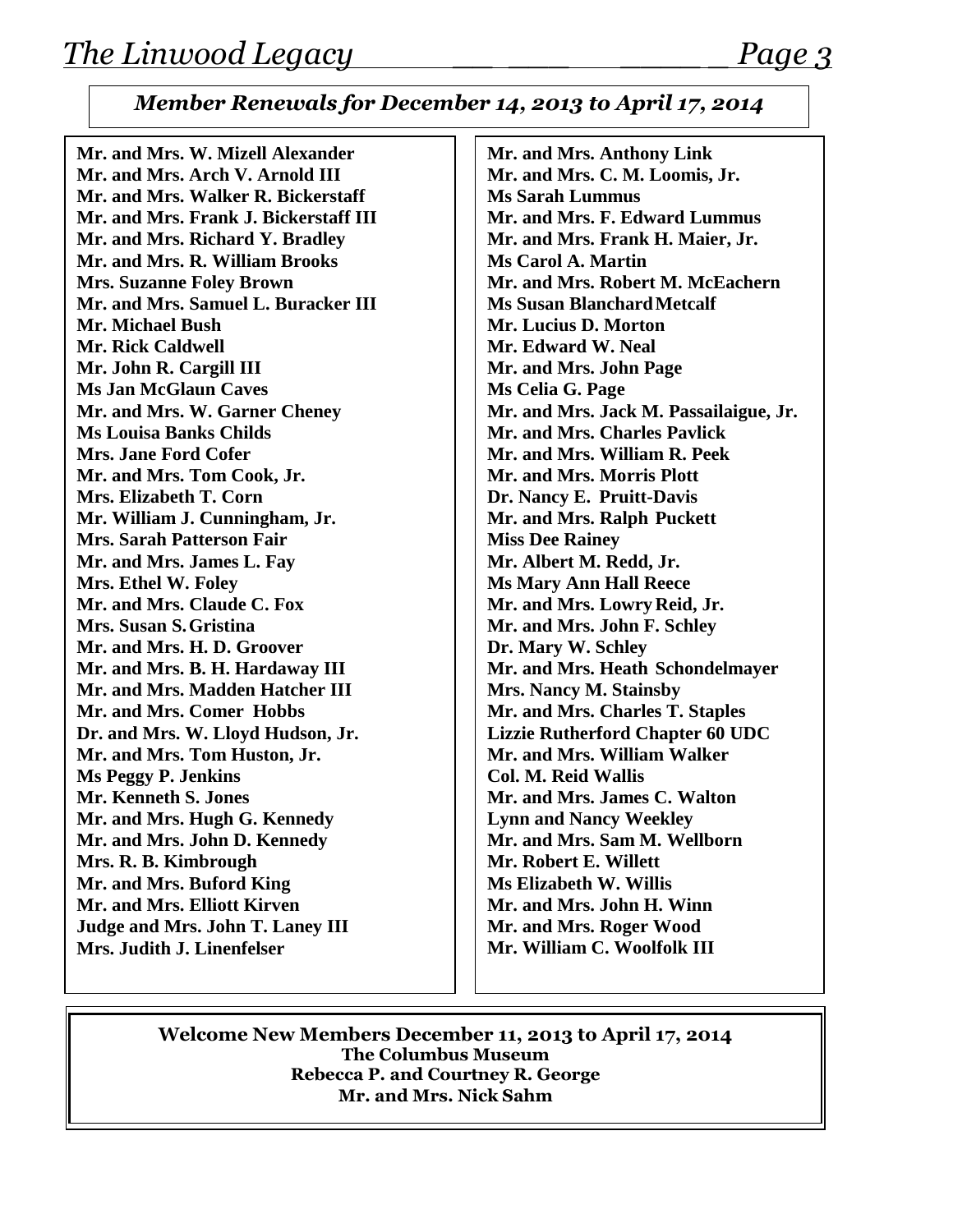

## *From our President:* **John Page**

This will be my last letter to you as president of the Historic Linwood Foundation. It has really been a pleasure working so closely with the Foundation over the last two years, and I do plan to continue to work with the Board. I do hope you will attend the Annual Meeting on May  $15<sup>th</sup>$  at 5:30 where new officers will be elected, and we will enjoy a wonderful guest speaker.

Thank you for your support of Historic Linwood and I look forward to seeing you soon and often around the cemetery.

> Best, John